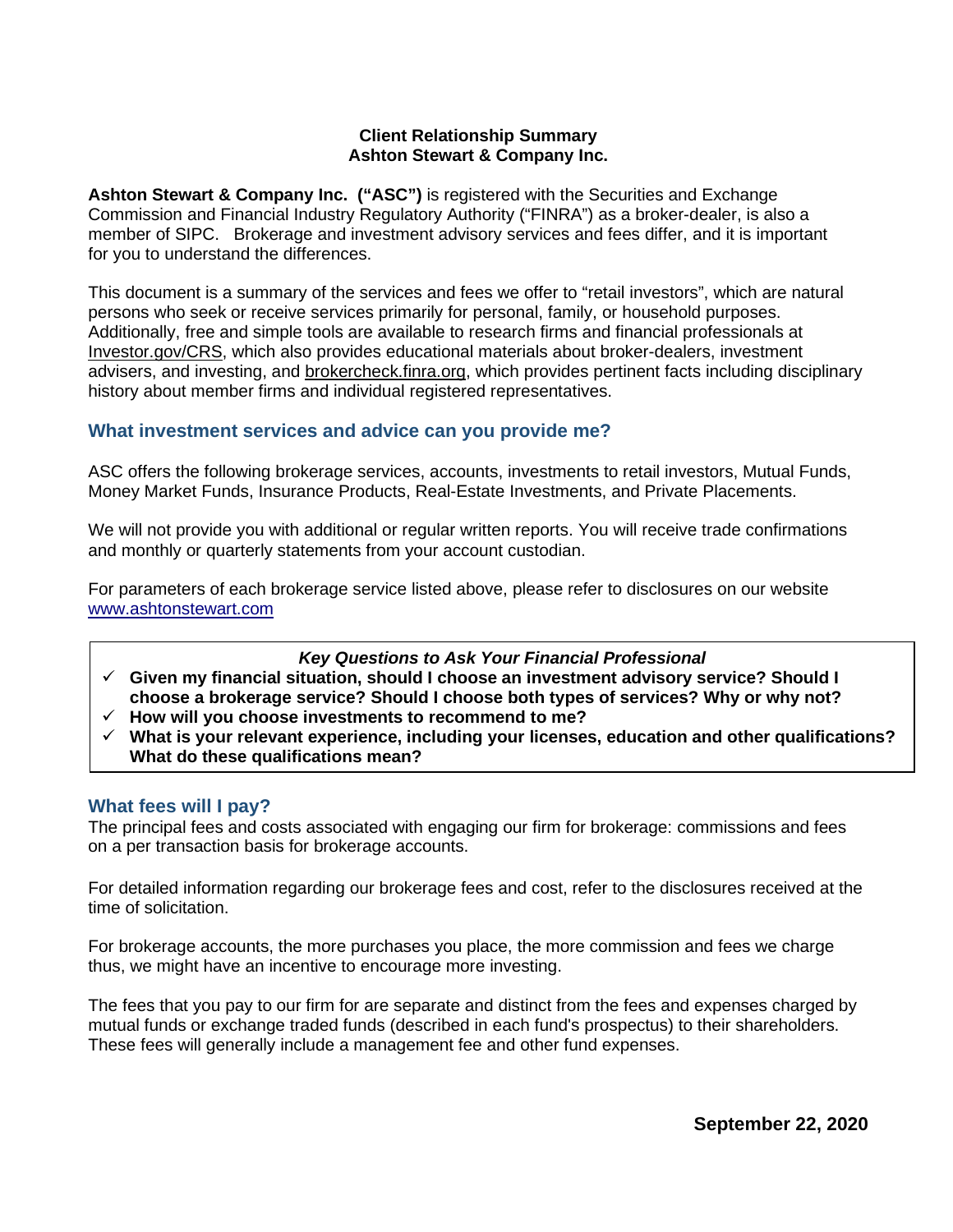In addition to our principal fees and costs, there are other fees/costs related to our brokerage services that include: *Custodian, Mutual Fund and, Variable Annuity Fees (including surrender charges).*

*You will pay fees and costs whether you make or lose money on your investments. Fees and costs will reduce any amount of money you make on your investments over time. Please make sure you understand what fees and costs you are paying.*

### *Key Question to Ask Your Financial Professional*

 $\checkmark$  Help me understand how these fees and costs might affect my investments. If I give you **\$10,000 to invest, how much will go to fees and costs, and how much will be invested for me?** 

# **What are your legal obligations to me when providing recommendations as my brokerdealer or when acting as my investment adviser? How else does your firm make money and what conflicts of interest do you have?**

**When we provide you with a recommendation as your broker-dealer***,* we have to act in your best interest and not put our interest ahead of yours. At the same time, the way we make money creates some conflicts with your interests. You should understand and ask us about these conflicts because they can affect the recommendations we provide you. Here are some examples to help you understand what this means.

- *Third-Party Payments*: Our associated persons will earn compensation in their separate capacities as registered representatives, or as insurance agents in connection with investment recommendations made to you.
- *12b-*1: We earn annual 12b-1 fees, also known as trails, paid by mutual funds out of fund assets under a distribution and servicing arrangement to cover distribution expenses and sometimes shareholder service expenses that we may provide on the fund's behalf. These fees may be passed on to us.

### *Key Question to Ask Your Financial Professional* **How might your conflicts of interest affect me, and how will you address them?**

## **How do our financial professionals make money?**

The financial professional(s) servicing your account(s) are compensated based on *salary, commissions and bonuses.* 

## **Do you or your financial professionals have legal or disciplinary history?**

Yes. Disclosures for our firm or our financial professionals can be found by going to [Investor.gov/CRS](http://www.investor.gov/crs) and<https://brokercheck.finra.org/> .